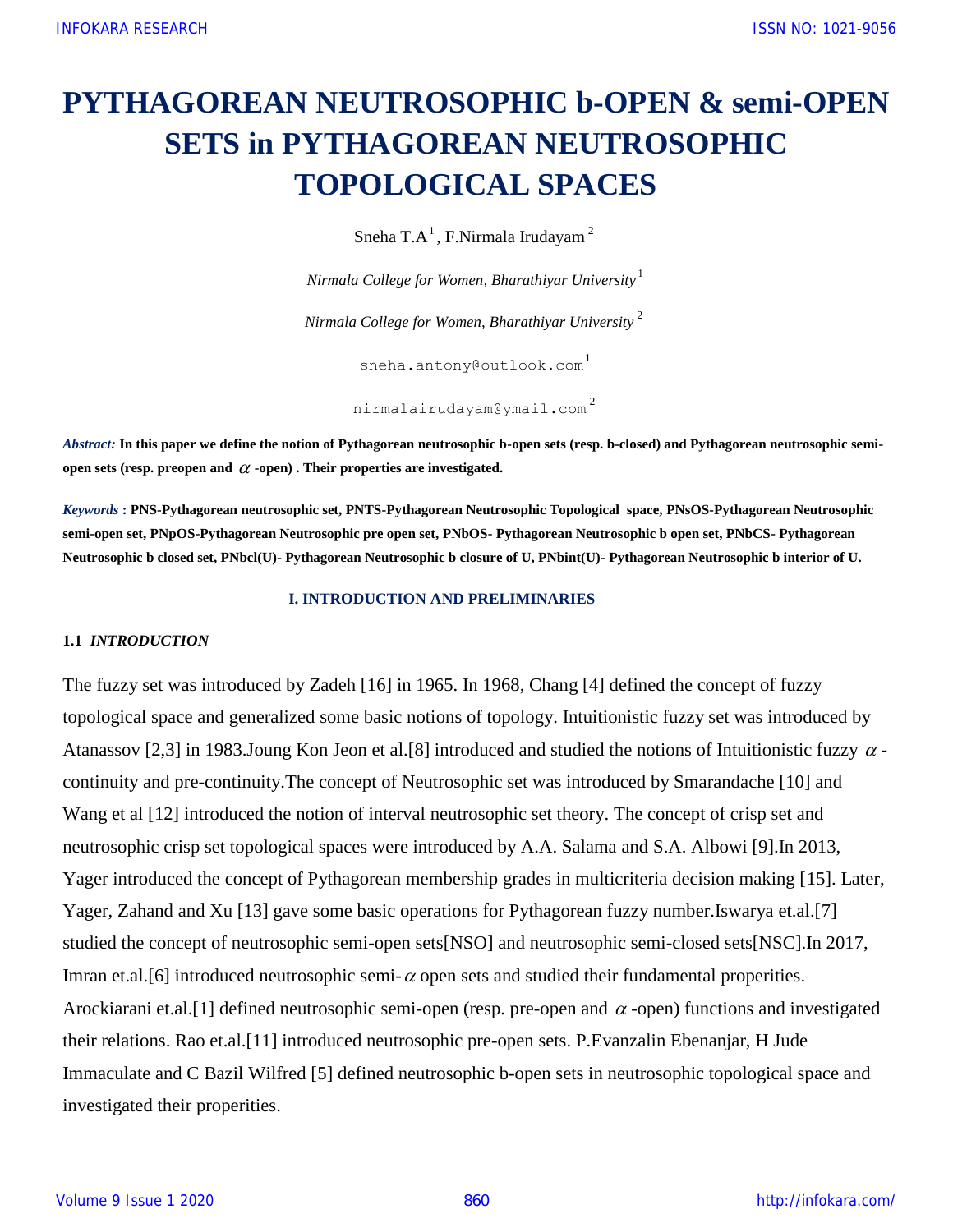Through this paper, we introduce the concept of Pythagorean neutrosophic b-open (resp. b-closed), semiopen sets (resp. pre-open,  $\alpha$ -open) and their properties are investigated.

#### **1.2** *PRELIMINARIES*

**Definition1:** [16] A fuzzy set  $A = \langle x, \mu_A(x) \rangle | x \in X \rangle$  in a universe of discourse X is characterized by a membership function,  $\mu_A$ , as follows:  $\mu_A : X \to [0,1]$ .

**Definition 2:** [2, 3] Let X be a non empty set. Then A is called an Intuitionistic fuzzy set (in short, IFS) of X, if it is an object having the form  $A = \langle x, \mu_A, \gamma_A \rangle x \in X \rangle$  where the function  $\mu_A : X \to [0,1]$  and  $\gamma_A : X \to [0,1]$ denote the degree of membership  $\mu_A(x)$  and degree of non membership  $\gamma_A(x)$  of each element  $x \in X$  to the set A and satisfies the condition that,  $0 \le \mu_A(x) + \gamma_A(x) \le 1$ .

**Definition 3:** [10] Let X be a non empty set. Then A is called an neutrosophic set (in short,NS) of X, if it is an object having the form  $A = \{(x, \mu_A, \sigma_A, \gamma_A) : x \in X\}$  where the function  $\mu_A : X \to [0,1], \sigma_A : X \to [0,1]$  and  $\gamma_A : X \to [0,1]$  denote the degree of membership (namely  $\mu_A(x)$ ), degree of indeterminacy (namely  $\sigma_A(x)$ ) and degree of non membership (namely  $\gamma_A(x)$ ) of each element  $x \in X$  to the set A and satisfies the condition that,  $0 \leq \mu_A(x) + \sigma_A(x) + \gamma_A(x) \leq 3.$ 

**Definition 4: [14]** Let X be a universal set. Then, a Pythagorean fuzzy set A, which is a set of ordered pairs over X, is defined by  $A = \langle x, \mu_A(x), \gamma_A(x) \rangle : x \in X \rangle$  where the functions  $\mu_A : X \to [0,1]$  and  $\gamma_A : X \to [0,1]$ define the degree of membership and the degree of nonmembership, respectively, of the element  $x \in X$  to A, which is a subset of X, and for every  $x \in X : 0 \le (\mu_A(x))^2 + (\gamma_A(x))^2 \le 1$ . Supposing  $0 \leq (\mu_A(x))^2 + (\gamma_A(x))^2 \leq 1$ , then there is a degree of indeterminacy of  $x \in X$  to A defined by  $\pi_A(x) = \sqrt{\left[ (\mu_A(x))^2 + (\gamma_A(x))^2 \right]}$  and  $\pi_A(x) \in [0,1]$ 

**Definition 5: [1]** A Neutrosophic set *A* in a neutrosophic topological space *(X, T)* is called

- 1) A neutrosophic semi open set (briefly NsOS) if  $A \subseteq$  *Ncl (Nint(A))*.
- 2) A Neutrosophic  $\alpha$ -open set (briefly N  $\alpha$  OS) if  $A \subseteq Nint(Ncl(Nint(A))).$
- 3) A Neutrosophic preopen set (briefly NpOS) if  $A \subseteq Nint(Ncl(A))$ .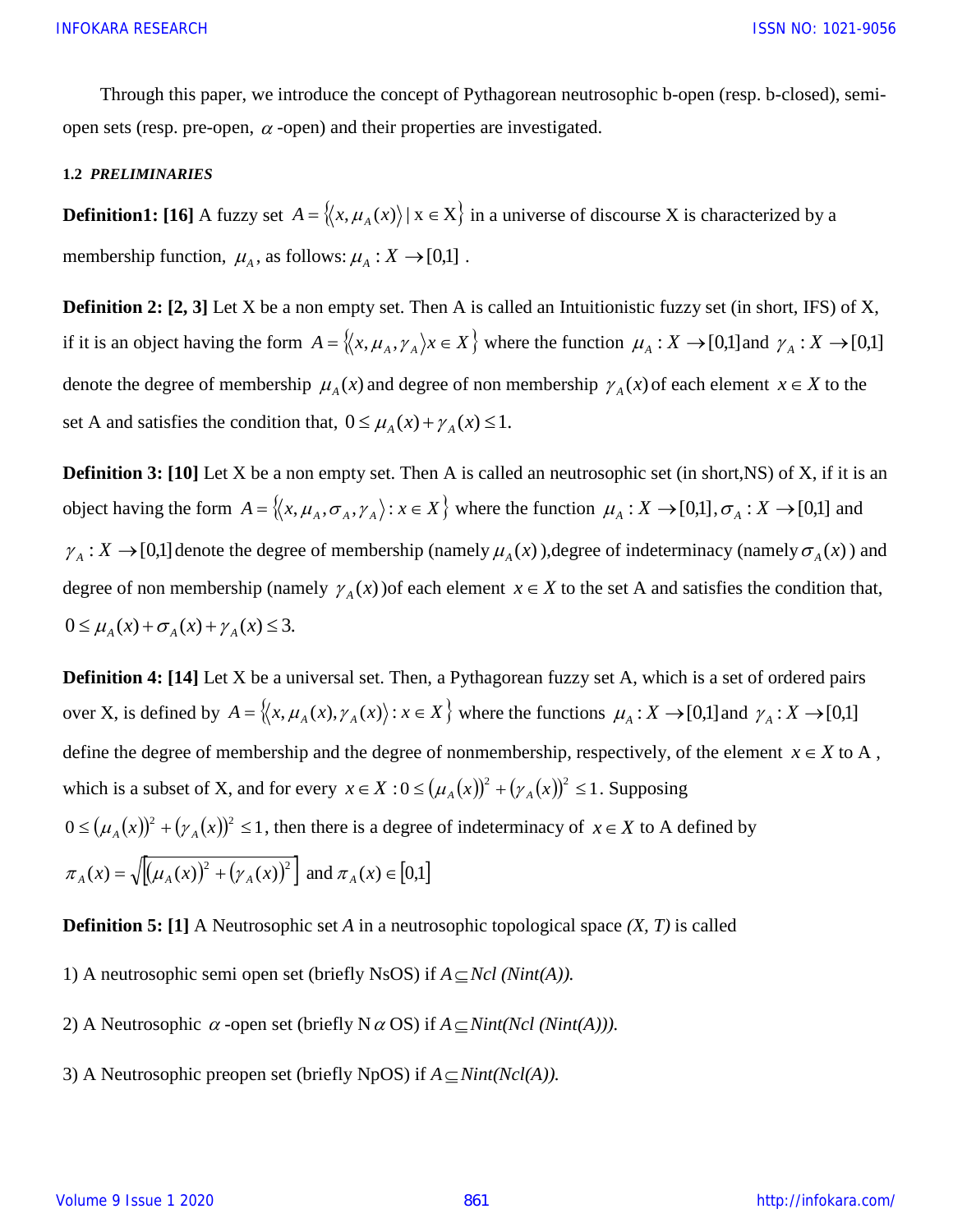A Neutrosophic set is called neutrosophic semi closed (resp. neutrosophic  $\alpha$  -closed, neutrosophic pre closed) if the complement of A is a neutrosophic semi-open (resp.neutrosophic  $\alpha$ -open, neutrosophic preopen).

**Definition 6:** [5] A NS U in a NTS Z is called

(i)Neutrosophic b-open (NbO) set iff  $U \subseteq Nint(N \, cl(U)) \bigcup Ncl(Nint(U))$ 

(ii)Neutrosophic b-closed (NbC) set iff  $U \supseteq Nint(N \, cl(U)) \bigcap N \, cl(Nint(U))$ 

It is obvious that  $NpO(Z) \cup NsO(Z) \subseteq NbO(Z)$ . The inclusion cannot be replaced with equalities.

#### **II. PYTHAGOREAN NEUTROSOPHIC SEMIOPEN,**  $\alpha$  **-OPEN and PREOPEN SETS**

#### **Definition2.1**

neutrosophic set  $x_{r,t,s}$  is called a Pythagorean neutrosophic point (in short PNP) in X give by II. PYTHAGOREAN NEUTROSOPHIC SEMIOPEN,  $\alpha$  -OPEN and PREOPEN SETS<br>Definition2.1<br>Let X be a non - empty set.If r, t, s be real standard or non standard subsets of  $]0^{\circ},1^{\circ}[$  then the Pythagorean<br>neutrosophic set x is c *X* be a non-empty set. If r, t, s be real standard or non standard subsets of  $]0^{\circ},1^{\circ}$ 

$$
x_{r,t,s}(x_p) = \begin{cases} (r,t,s), & \text{if } x = x_p \\ (0,0,1), & \text{if } x \neq x_p \end{cases}
$$

for  $x_n \in X$  is called the support of  $x_{rts}$ , where r denotes the degree of membership value, t denotes the trosophic set  $x_{r,t,s}$  is called a Pythagorean neutrosophic point (in short PNP) in X give b<br>  $x_{r,t,s}(x_p) = \begin{cases} (r,t,s), & \text{if } x = x_p \\ (0,0,1), & \text{if } x \neq x_p \end{cases}$ <br>  $x_p \in X$  is called the support of  $x_{r,t,s}$ , where *r* denotes the deg  $p_p \in X$  is called the support of  $x_{r,t,s}$ 

degree of indeterminancy and s is the degree of non - membership value of  $x_{n,t,s}$ .

## **Definition2.2**

A Pythagorean Neutrosophic set *A* in a Pythagorean neutrosophic topological space *(X, T)* is called

1) A Pythagorean neutrosophic semi open set (briefly PNsOS) if  $A \subseteq PNcl$  (*PNint(A)*).

2) A Pythagorean Neutrosophic  $\alpha$ -open set (briefly PN $\alpha$  OS) if  $A \subseteq PNint(PNcl(PNint(A)))$ .

3) A Pythagorean neutrosophic preopen set (briefly PNpOS) if  $A \subseteq PNint(PNcl(A))$ .

A Pythagorean Neutrosophic set is called Pythagorean neutrosophic semi closed (resp. Pythagorean neutrosophic  $\alpha$ -closed, Pythagorean neutrosophic pre closed) if the complement of A is a Pythagorean neutrosophic semi-open (resp. Pythagorean neutrosophic  $\alpha$ -open, Pythagorean neutrosophic preopen).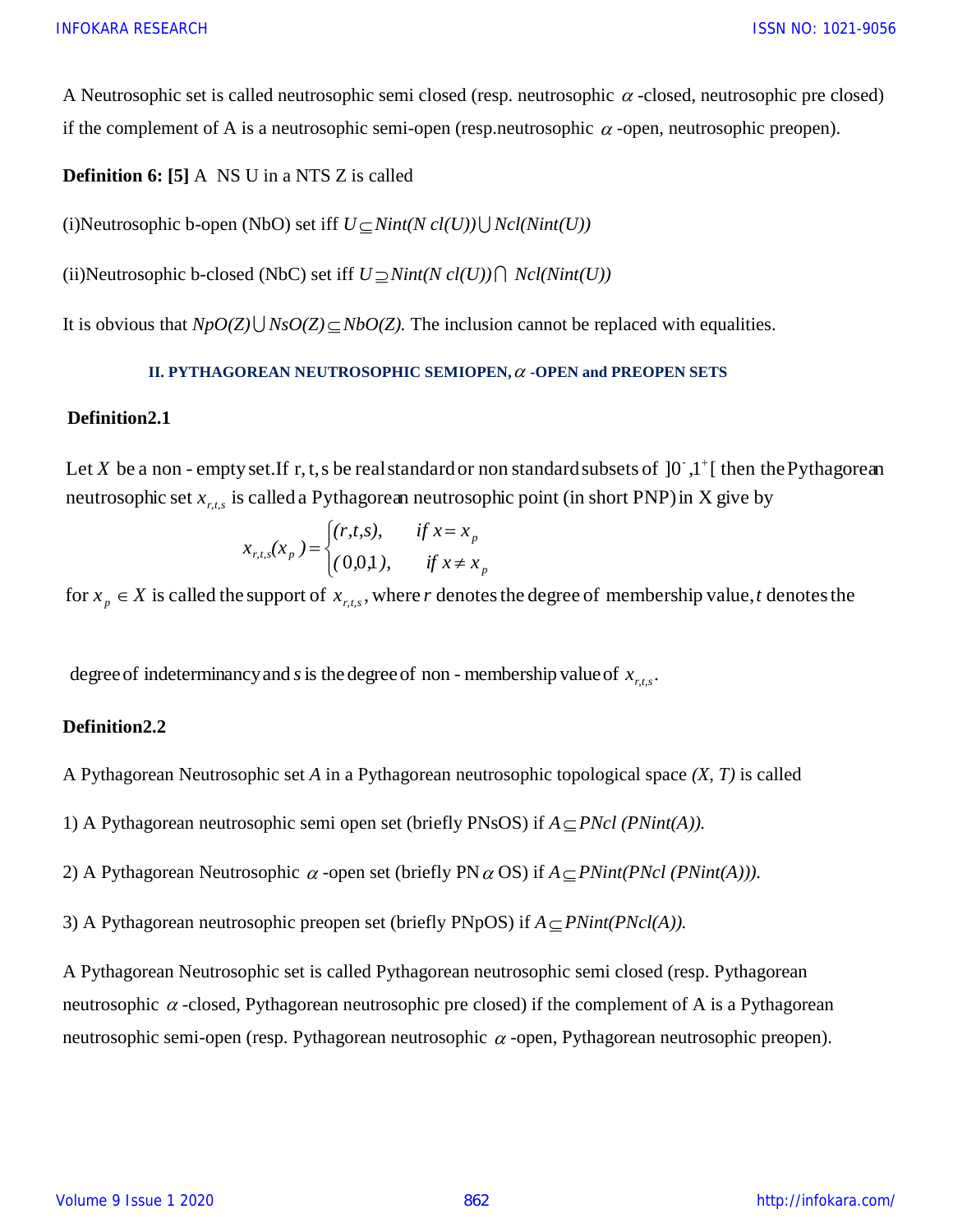## **Proposition: 2.3**

Let  $(X, T)$  be a Pythagorean neutrosophic topological space. If *A* is a Pythagorean neutrosophic  $\alpha$  -open set then it is a Pythagorean neutrosophic semi-open set.

## **Proposition2.4**

Let  $(X, T)$  be a Pythagorean neutrosophic topological space. If *A* is a Pythagorean neutrosophic  $\alpha$  -open set then it is a Pythagorean neutrosophic pre-open set.

## **Proposition 2.5**

Let *A* be a Pythagorean neutrosophic set in a Pythagorean neutrosophic topological space  $(X, T)$ . If B is a Pythagorean neutrosophic semi-open set such that  $B \subseteq A \subseteq PN$  int(*PNcl(B))*, Then A is a Pythagorean neutrosophic  $\alpha$ -open set.

#### **Proof:**

Since B is a Pythagorean Neutrosophic semi-open set, we have  $B \subseteq \text{PNcl}(\text{PN}\text{int}(B))$ . Thus,

 $\subseteq$  *PN* int( *PNcl*(*PN* int(*A*)))  $A \subseteq PN$  int( $PNcl(B)$ )  $\subseteq PN$  int( $PNcl(PNcl(PN$  int(B)))) =  $PN$  int( $PNcl(PN$  int(B)))

And so  $A$  is a Pythagorean neutrosophic  $\alpha$ -open set.

## **Lemma2.6**

Any union of PN $\alpha$ -open sets (resp. Pythagorean neutrosophic pre-open sets) is a PN $\alpha$ -open sets. (resp., PNpOS).

## **Proof:**

Let A be a PN $\alpha$ OS and B be another PN $\alpha$ OS. This implies  $A \subseteq PN$  int( $PNcl(A)$ ),  $B \subseteq PN$  int( $PNcl(B)$ ). Union of these two sets gives,  $PN$  int( $PNcl(A)$ )  $\bigcup PN$  int( $PNcl(B)$ )  $\Rightarrow PN$  int( $PNcl(A \cup B)$ ). Thus  $A \cup B$  is also PN  $\alpha$ -open set.

#### **Proposition2.7**

 $B_{x_{r,t,s}}$  such that  $x_{r,t,s} \in B_{x_{r,t,s}} \subseteq A$ . point  $x_{r,t,s} \in A$  there exists a Pythagorean neutrosophic  $\alpha$  - open(resp. Pythagorean neutrosophic pre - open) neutrosophic  $\alpha$  - open(resp. Pythagorean neutrosophic pre - open) iff for every Pythagorean neutrosophic A Pythagorean neutrosophic set A in a Pythagorean neutrosophic topological space  $X$  is Pythagorean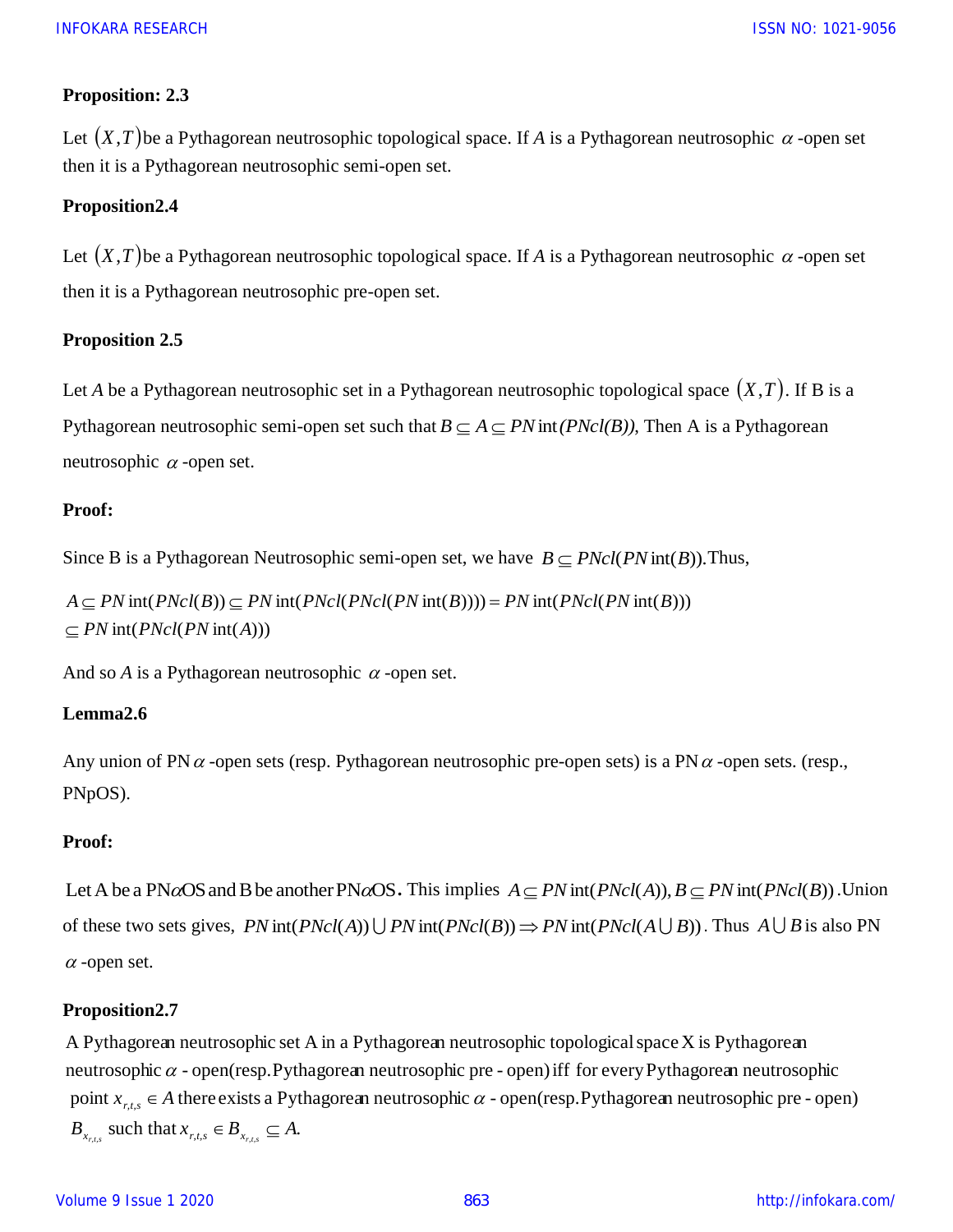## **Proof:**

exists a neutrosophic  $\alpha$  - open set (resp., Pythagorean neutrosophic pre - open set),  $B_{x_{r,t,s}}$  such that  $x_{r,t,s} \in B_{x_{r,t,s}}$  $B_{x_{r,t,s}} = A$  for every  $x_{r,t,s} \in A$ . Conversely assume that for every Pythagorean neutrosophic point  $x_{r,t,s} \in A$ , there If A is a Pythagorean neutrosophic  $\alpha$  - open set (resp. Pythagorean neutrosophic pre-open set), then we may take dhi $\frac{x_{r,t,s}}$  $\alpha$  $\subseteq A$ . Then,  $A = \bigcup \{x_{r,t,s}/x_{r,t,s} \in A\} \subseteq \{B_{x_{r,t,s}}/x_{r,t,s} \in A\} \subseteq A$ , and so  $A = \bigcup \{B_{x_{r,t,s}}/x_{r,t,s} \in A\}$ , which is a Pythagorean neutrosophic  $\alpha$  - open set (resp., Pythagorean neutrosophic pre - open set) by Lemma 2.6 *A* is a Pythagorean neutrosophic  $\alpha$  - open set (resp. Pythagorean neutrosophic p<br>  $\alpha$  = *A* for every  $x_{r,t,s} \in A$ . Conversely assume that for every Pythagorean neutros<br>
ists a neutrosophic  $\alpha$  - open set (resp., Pyth

#### **Definition2.8**

Let f be a function from a Pythagorean neutrosophic topological spaces  $(X, \tau)$  and  $(Y, S)$ . Then *f* is called

(i) a Pythagorean Neutrosophic open function if *f (A)* is a Pythagorean neutrosophic open set in Y for every Pythagorean neutrosophic open set *A* in *X.*

(ii) a Pythagorean neutrosophic  $\alpha$  - open function if  $f(A)$  is a Pythagorean Neutrosophic  $\alpha$  -open set in Y for every Pythagorean neutrosophic open set *A* in *X*.

(iii) a Pythagorean neutrosophic preopen function if *f(A)* is a Pythagorean neutrosophic preopen set in Y for every Pythagorean neutrosophic open set *A* in *X*.

(iv) a Pythagorean semi-open function if *f (A)* is Pythagorean semi-open set in *Y* for every Pythagorean neutrosophic open set *A* in *X.*

## **Proposition2.9**

Let  $(X, T), (Y, S)$  and  $(Z, R)$  be three Pythagorean neutrosophic topological spaces, let  $f : (X, T) \rightarrow (Y, S)$  and  $g:(Y, S) \rightarrow (Z, R)$  be functions. If *f* is Pythagorean neutrosophic  $\alpha$  -open and *g* is Pythagorean neutrosophic  $\alpha$ -open (resp., Pythagorean neutrosophic preopen), then  $g \circ f$  is Pythagorean neutrosophic  $\alpha$ -open (resp.Pythagorean Neutrosophic preopen).

Proof: The proof is straightforward.

## **Proposition:2.10**

Let  $(X, T)$  and  $(Y, S)$  are Pythagorean neutrosophic topological spaces. If  $f : (X, T) \rightarrow (Y, S)$  is Pythagorean neutrosophic  $\alpha$ -open then it is Pythagorean neutrosophic semi open.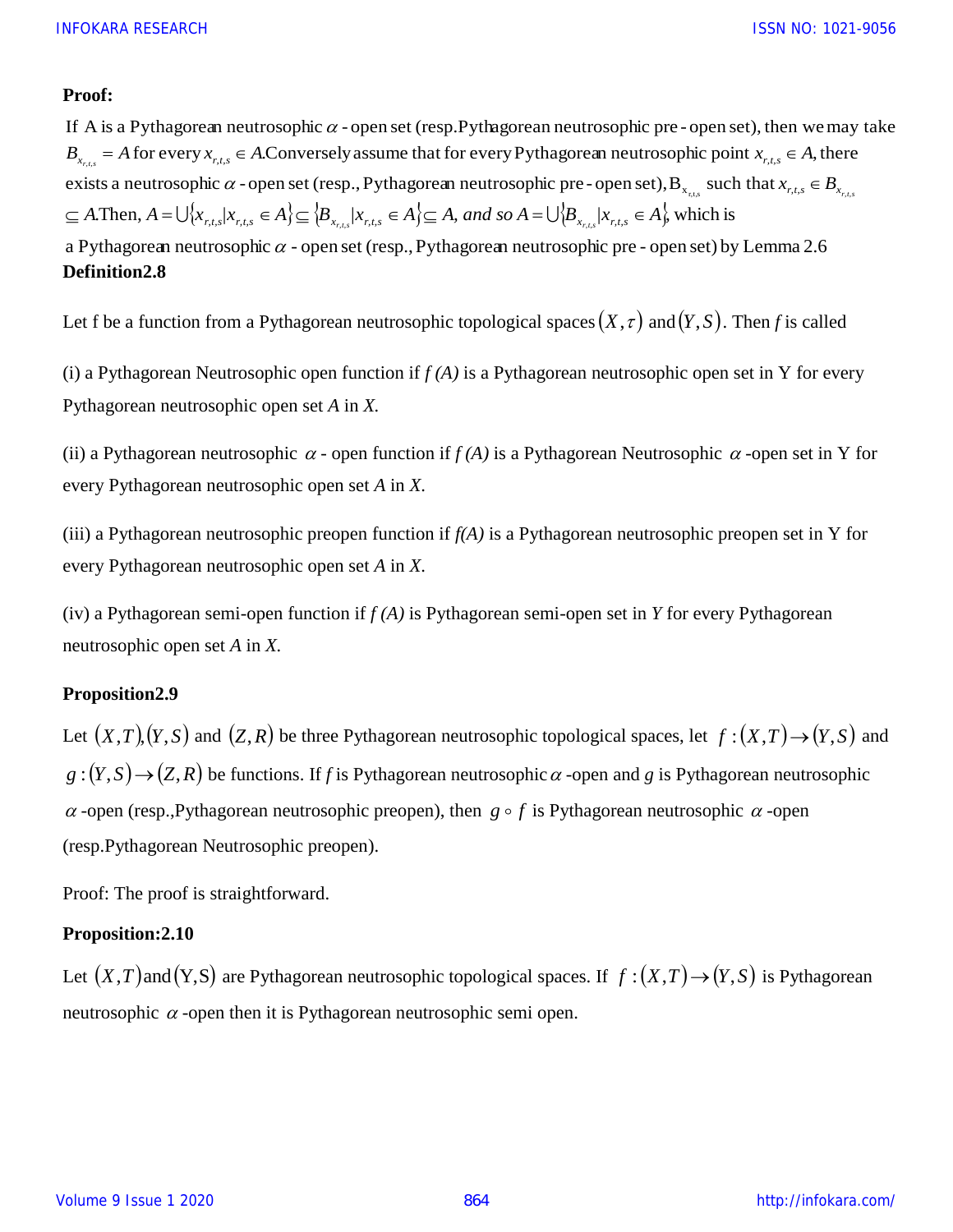#### **Proof:**

Assume that *f* is Pythagorean neutrosophic  $\alpha$ -open and let *A* be a Pythagorean neutrosophic open set in X. Then,  $f(A)$  is a Pythagorean neutrosophic  $\alpha$ -open set in Y. It follows from (prop 2.1) that  $f(A)$  is a Pythagorean neutrosophic semi open set so that *f* is a Pythagorean neutrosophic semi open function.

#### **III. PYTHAGOREAN NEUTROSOPHIC b-OPEN and b-CLOSED SETS**

#### **Definition3.1**

A PNS U in a PNTS Z is called

(i)Pythagorean neutrosophic b-open (PNbO) set iff  $U \subseteq PNint(PN \cdot cl(U)) \bigcup PNcl(PNint(U))$ 

(ii)Pythagorean neutrosophic b-closed (PNbC) set iff  $U \supseteq PNint(PN \cdot cl(U)) \cap PNcl(PNint(U))$ 

It is obvious that  $P N p O(Z) \cup P N s O(Z) \subseteq P N b O(Z)$ . The inclusion cannot be replaced with equalities.

## **Theorem3.2**

For a PNS U in a PNTS Z

 $(i)$ U is a PNbO set iff U is a PNbC set.

(ii) U is a PNbC set iff  $U$  is a PNbO set.

Proof: Obvious from the definition.

#### **Definition: 3.3**

Let  $(Z, \tau)$  be a PNTS and U be a PNS over Z.

(i)Pythagorean Neutrosophic b-interior of U briefly *[PNbint(U)]* is the union of all Pythagorean neutrosophic b-open sets of Z contained in U.That is,  $PNb$  int $(U)=\bigcup \{G:G \text{ is a } PNbO \text{ set in } Z \text{ and } G \subseteq U\}$ 

(ii) Pythagorean neutrosophic b-closure of U briefly  $[PNbcl(U)]$  is the intersection of all Pythagorean neutrosophic b-closed sets of Z contained in U. That is,  $PNbcl(U) = \bigcap \{H:h \text{ is a }PNbC \text{ set in } z \text{ and } K \supseteq U\}$ .

Clearly *PNbcl(U)* is the smallest neutrosophic b-cloosed set over Z which contains U and *PNbint(U)* is the largest neutrosophic b-open set over Z which is contained in U.

## **Theorem3.4**

Let U be a PNS in a PNTS Z. Then,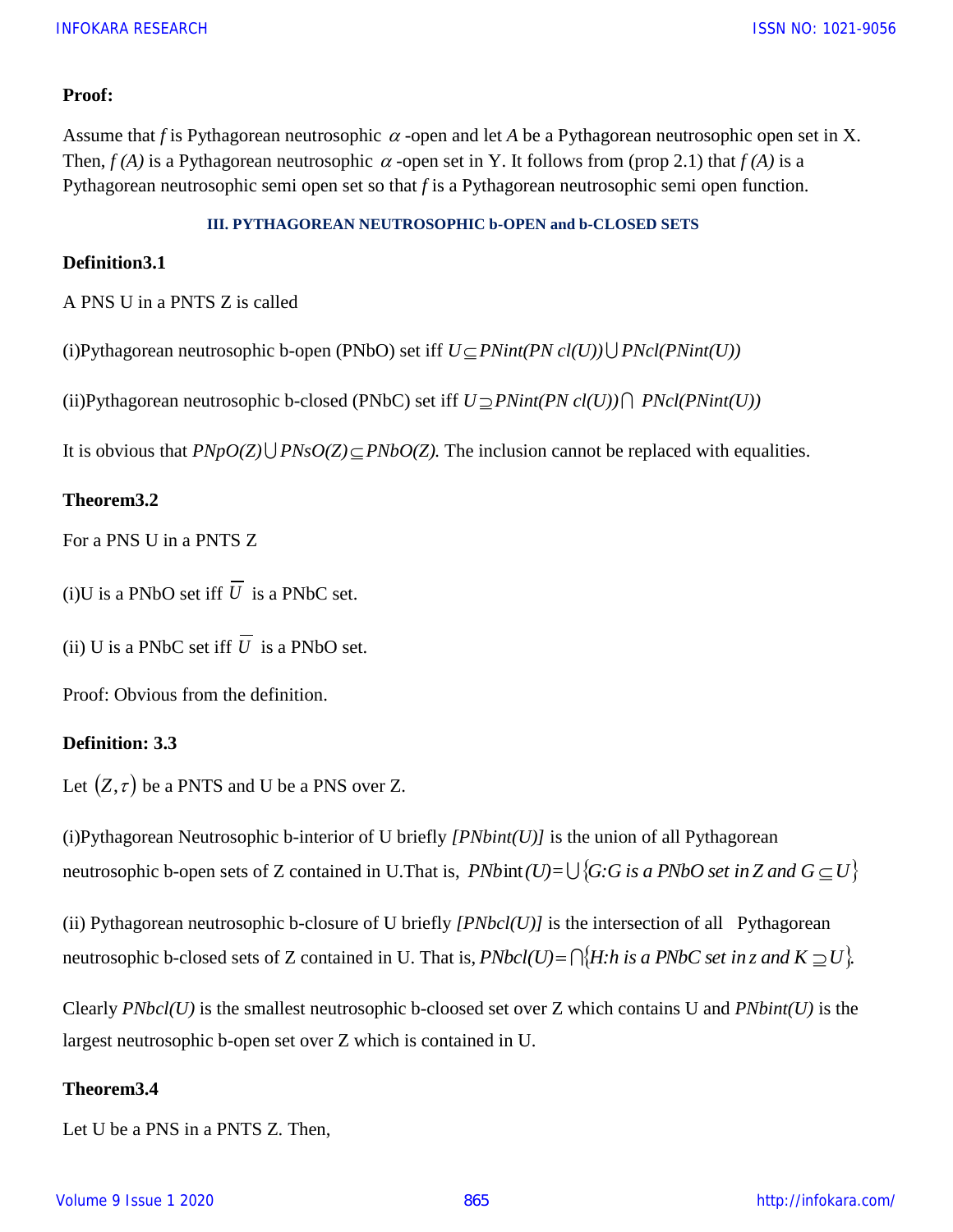$(i)$  $(PNbint(U)) = PNbcl(U)$  $(i)$   $(PNbcl(U)) = PNb$  int(*U*)

(i)Let U be PNS in PNTS. Now  $PNbint(U) = \bigcup \{D:D \text{ is a } PNbO \text{ set in } Z \text{ and } D \subseteq U\}$ Then  $(PNb$  int  $(U)$   $=$   $\bigcup \{D:D \text{ is a } PNbO \text{ set in } Z \text{ and } D \subseteq U\}$   $=$   $\bigcap \{D:D \text{ is a } PNbC \text{ set in } Z \text{ and } U \subseteq D\}$ . Re placing D by M, we get  $(PNbint(U)=\bigcap D:D$  is a PNbC set in Z and  $[U]\subseteq D$  Replacing D by M, we get  $\text{PNbint}(U)$  =  $\bigcap M : M$  is a PNbC set in Z and M  $\supseteq$  (U)  $\bigcup_{i}$   $\text{PNbint}(U)$  = PNbcl(U) This proves (i). Analogously (ii) can be proved. **Theorem3.5**

In a Pythagorean neutrosophic topological space Z

(i)Every Pythagorean neutrosophic pre-open set is a Pythagorean neutrosophic b-open set.

(ii)Every Pythagorean semi-open set is a Pythagorean neutrosophic b-open set.

## **Proof:**

int  $PNclU \bigcup PNclPN$  int U. Thus U is PNbO set. Let Ubr a PNpO set in a PNTS Z. Then  $U \subseteq PN$  int  $PNcl(U)$  which implies  $U \subseteq PN$  int  $PNcl(U) \cup PN$  int *PN PNpO set in a PNTS Z*<br> *PN int PNclU*  $\bigcup$  *PNclPN int U*<br> *PNclPN int U*  $\bigcup$  *PN int PNclU*  $\subseteq$  *PN* int *PNcl(U)* which implies  $U \subseteq PN$  int *PNcl(U)* $\bigcup$  *PN* int *U* <br>s PNbO set.<br> $U \subseteq PNclPN$  int *(U)* whivh implies  $U \subseteq PNclPN$  int *(U)* $\bigcup$  *PN* int *U* s A PNbO set. **Proposed in a PNTS Z**<br>*PN* int *PNclU∪ PNclPN* int *U*<br>PLet U be a PNsO set in a PNT a Pythagorean neutrosophic b-open set.<br>  $U \subseteq PN$  int  $PNcl(U)$  which implies  $U \subseteq PN$  int  $PNcl(U) \cup PN$  int  $U$ <br>
U is PNbO set.  $\subseteq PN$  int  $PNclU \cup$  $\subseteq PN$  int  $PNcl(U)$  which implies  $U \subseteq PN$  int  $PNcl(U) \cup$ 

 $\subseteq PNclPN$  int  $U \cup PN$  int  $PNclU$ . Thus U is A PNbO set. (ii)Let U be a PNsO set in a PNTS Z. Then  $U \subseteq PNclPN$  int (U) whivh implies  $U \subseteq PNclPN$  int  $(U) \cup PN$  int  $\subseteq \text{PNCIPNint}(U)$  whivh implies  $U \subseteq \text{PNCIPNint}(U) \cup$ 

# **IV. PROPERTIES OF THE PYTHAGOREAN NEUTROSOPHIC B-INTERIOR AND B-CLOSURE OPERATOR WITH OTHER OPERATORS**

## **Theorem4.1**

*(ii)PNpclU* =  $U \bigcup P N c l P N$  *int U* and  $P N p$  *int U* =  $U \bigcap P N$  *int PNclU*  $(i) PNsclU = U \bigcup PN$  int  $PNclU$  and  $PNsintU = U \bigcap PNclPN$  int U Let Ube a PNSin PNTS Z.Then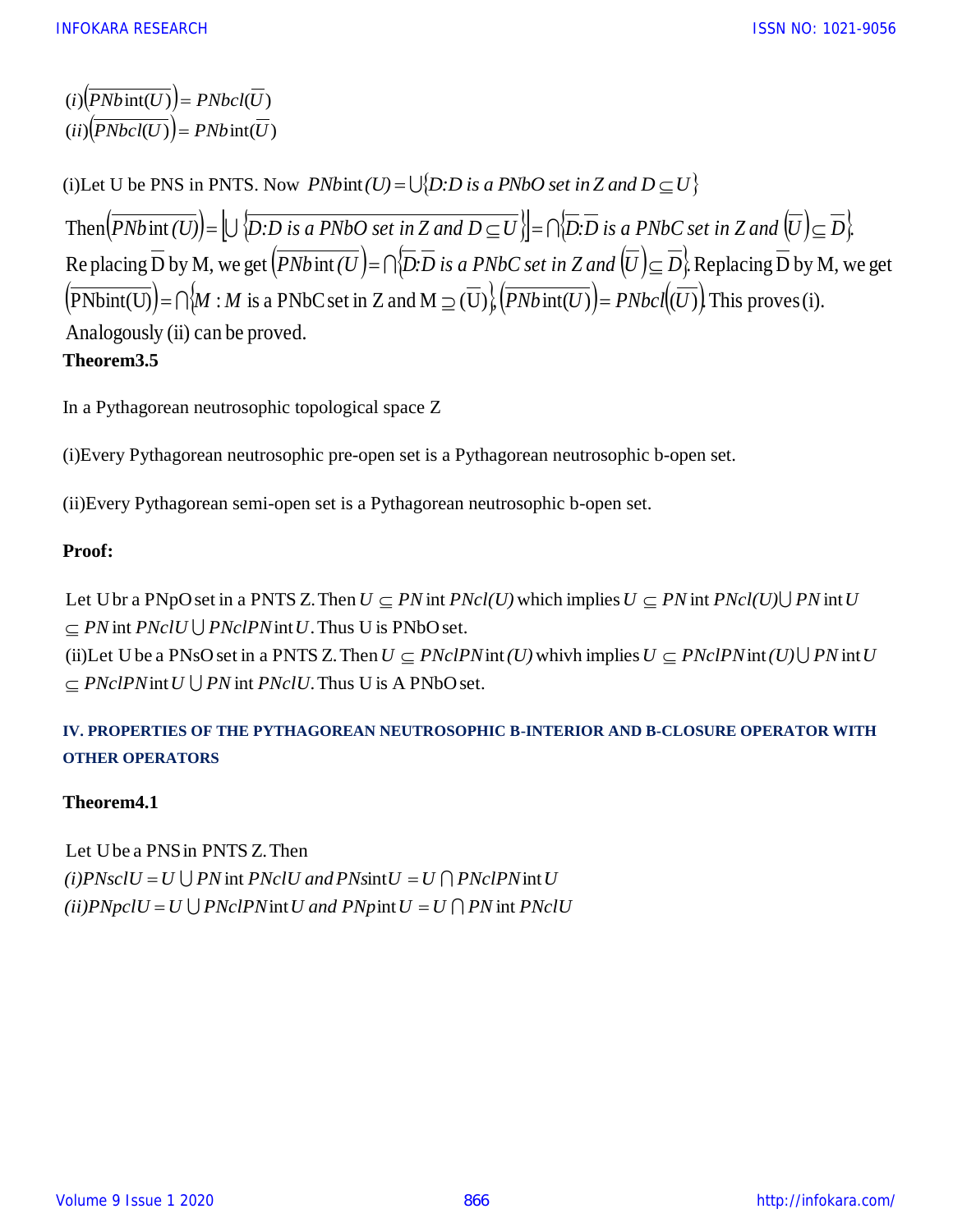## **Proof:**

The proof for (ii) is analogous. This proves(i)  $\sin tU = U \bigcap \text{PNCIPN}$  int U can be proved by taking the complement of  $\text{PNscl}U = U \bigcup \text{PN}$  int  $\text{PNCIU}$ From (1) and (2),  $PNsclU = U \bigcup PN$  int  $\bigcup PN$  int  $\mathit{PNclU} \subseteq \mathit{PNsclU} \cup \mathit{U} \subseteq \mathit{PNsclU}$ -----------(2 int  $PNclU \subseteq \overline{PN}$  int  $\bigcup PN$  int  $\text{PN}$ cl $U \subseteq \text{PN}$ scl $U$ ---------(1 int int  $\textit{PN}$ cl $\textit{PN}$ scl $U \supseteq \textit{PN}$  int *Also U*  $\subseteq$  *PNsclU, PN* int *PNclU*  $\subseteq$  *PN* int *PNclPNsclU*  $\subseteq$  *PNsclU*<br>*U*  $\cup$  *PN* int *PNclU*  $\subseteq$  *PNsclU*  $\cup$  *U*  $\subseteq$  *PNsclU*------------(2)<br>From (1) and (2), *PNsclU* = *U*  $\cup$  *PN* int *PNclU*<br>*PN* sin  $VcIU \subseteq PNsclU$ ---------(1)<br> *U*,  $PN$  int  $PNcIU \subseteq PN$  int  $PNNU \subseteq PNsclU \cup U \subseteq PNsclU - PNsclU = U \cup PN$  int  $PNclU$ <br>  $PNclPN$  int  $U$  can be proved by *U*  $\bigcup$  *PNsclU* = *PNsclU*  $\supseteq U \bigcup$  *PN* int *PNclU*<br> *So U*  $\bigcup$  *PN* int *PNclU*  $\subseteq$  *PNsclU*----------(1)<br> *Also U*  $\subseteq$  *PNsclU*, *PN* int *PNclU*  $\subseteq$  *PN* int *PNclPNsclU*  $\subseteq$ <br> *U*  $\bigcup$  *PN* int *PNclU*  $\subseteq$  $\begin{aligned} &\text{(i)}\text{P}NsclU \supseteq \text{P}N\text{ int}\text{P}NclPNsclU \supseteq \text{P}N\text{ int}\text{P}NclU\\ &\text{U}\bigcup \text{P}NsclU = \text{P}NsclU \supseteq \text{U}\bigcup \text{P}N\text{ int}\text{P}NclU\\ &\text{So}\text{ }U\bigcup \text{P}N\text{ int}\text{P}NclU \subseteq \text{P}NsclU \text{-}\text{-}\text{-}\text{-}\text{-}\text{-}\text{-}(1)\\ &\text{Also}\text{ }U \subseteq \text{P}NsclU,\text{P}N$ **Proof:**<br> *(i)PNsclU*  $\supseteq$  *PN* int *PNclPNsclU*  $\supseteq$  *PN* int *PNclU*<br> *So U*  $\bigcup$  *PN* int *PNclU*  $\subseteq$  *PNsclU*----------(1)<br> *Also II*  $\subset$  *PNsclII PN* int *PNclII*  $\subset$  *PN* int *P* **Proof:**<br> *(i)PNsclU*  $\supseteq$  *PN* int *PNclPNsclU*  $\supseteq$  *PN* int *P*<br> *U*  $\bigcup$  *PNsclU* = *PNsclU*  $\supseteq$  *U*  $\bigcup$  *PN* int *PNclU*<br> *So II* | *PN* int *PNclII*  $\subset$  *PNsclII*---------(1)  $\begin{aligned} \textbf{Proof:} \ \textit{(i)PNsclU} &\supseteq \textit{PN}\ \textit{int} &\supseteq \textit{PN} \textit{int} \ \textit{PNsclU} &\supseteq \textit{PN}\ \textit{int} &\textbf{PNsclU} &\supseteq \textit{PNsclU} \end{aligned}$  $=$  U  $\bigcap$  *PNcIPN* int U can be proved by taking the complement of *PNscIU* = U  $\bigcup$  $\bigcup \mathit{P}NsclU = \mathit{P}NsclU \supseteq U \bigcup$  $\subseteq$  *PNsclU, PN* int *PNclU*  $\subseteq$  *PN* int *PNclPNsclU*  $\subseteq$  $\supseteq$  PN int PNclPNsclU  $\supseteq$ **T**

## **Theorem4.2**

 $(ii)$ PNbint $U =$ PNsint $U \cup$ PNpint $U$  $(i)$ PNbclU = PNsclU $\bigcap$ PNpclU Let Ube a PNSin PNTS. Then

## **Proof:**

Analogously (ii) can be proved. The reverse inclusion is clear. Therefore  $\text{PNbclU} = \text{PNsclU} \cap \text{PNpclU}$  $\text{PNbclU} \supseteq U \bigcup \text{PNint} \text{PNcIPNintU} = \text{PNsclU} \bigcap \text{PNpclU}$ Proof:<br>(i)Since PNbclU is a PNbO set.<br>We have PNbclU ⊇ PNintPNcl(PNbclU) ∩ PNclPNint(PNbclU) ⊇ PNintPNclU∩ PNclPNintU and also<br>PNbclU ⊃ U | PNintPNclU O PNclPNintU = PNsclU O PNpclU (i)Since PNbclUis a PNbOset.  $\supseteq$  PNintPNcl(PNbclU)  $\bigcap$  PNclPNint(PNbclU)  $\supseteq$  PNintPNclU $\bigcap$ 

# **Theorem4.3**

 $(iii)$ PNsintPNsclU = PNsclU  $\bigcap$  PNclPN int PNclU  $(i) PNsclPN\text{sin}tU = PN\text{sin }tU\bigcup PN\text{int }PNclPN\text{int }U$ Let Ube a PNSin PNTS. Then

# **Proof:**

The proof for (ii) is analogous. This proves (i). Therefore we have  $PNsclPN\text{sin}tU = PN\text{sin}tU \bigcup PN\text{sin}t PNclPN\text{int}$  $\text{int } U$ ) = PNsint  $U \cup PN$  int  $PNcl(PN\text{sin}tU) \supseteq PN\text{sin}t U \cup PN$  int  $PNcl(PN\text{sin}t)$ To establish the opposite inclusion we observe that,  $int U \bigcup PN$  int  $[PNclU \bigcap PNCI(PN)$  int  $U] = PN$ sint  $U \bigcup PN$  int  $[PNcl(PN)$  int (*ii*) *PNscltPNsclU = PNsclU*  $\bigcap$  *PNclPN* int *PNclU*<br> **Proof:**<br>
We have *PNsclPNsintU=PNsintU*  $\bigcup$  *PN* int *PNcl(PNsintU) = PN sin tU*  $\bigcup$  *PN* int (*PNcl[U* $\bigcap$  *PNclPN* int *U*])<br>  $\bigcap$  *PNsintII*  $\bigcup$  *PN nt*  $[PNc] \cap PNcl(PNint U)] = PNsint U \cup PNint$ <br>posite inclusion we observe that,<br> $PNsint U \cup PN int PNcl(PNint U) \supseteq PNsint U \cup P.$ <br> $PNsclPNint U = PNsint U \cup PN int PNclPNint U.$ *We have PNsclPNsintU=PNsintU*  $\cup$  *PN* int *PNcl(PNsintU) = PN sin tU*  $\cup$  *PN int (PNcl[L*]<br>  $\subseteq$  *PNsintU*  $\cup$  *PN* int *[PNclU*  $\cap$  *PNcl(PNintU)] = PNsintU*  $\cup$  *PN* int *[PNcl(PNintU)]*<br> *To establish the oppos POSILE PNSCLO = P NSCLO | | P NCLP N* **int** *P NCLO***<br>
<b>POSICE** <br> **PNs PNs EXECUPINE PNS D**  $P$  **N DN DN PNC**  $P$  **PNs PNS D**  $P$  **DN D PN D PN D PNs D D PN D D PN D D PN D**  $=$  PNsint  $U \cup$  $= P N \sin t U \cup P N \sin t P N c l (P N \sin t U) \supseteq P N \sin t U$  $\subseteq$  PNsint U  $\cup$  PN int [PNclU  $\cap$  PNcl(PN int U)] = PNsint U  $\cup$  $\bigcup PN$  int  $\mathit{PNcl}(\mathit{PN}\text{sin}tU) = \mathit{PN}\text{sin}tU \bigcup \mathit{PN}\text{int}(\mathit{PN}cl[U\bigcap$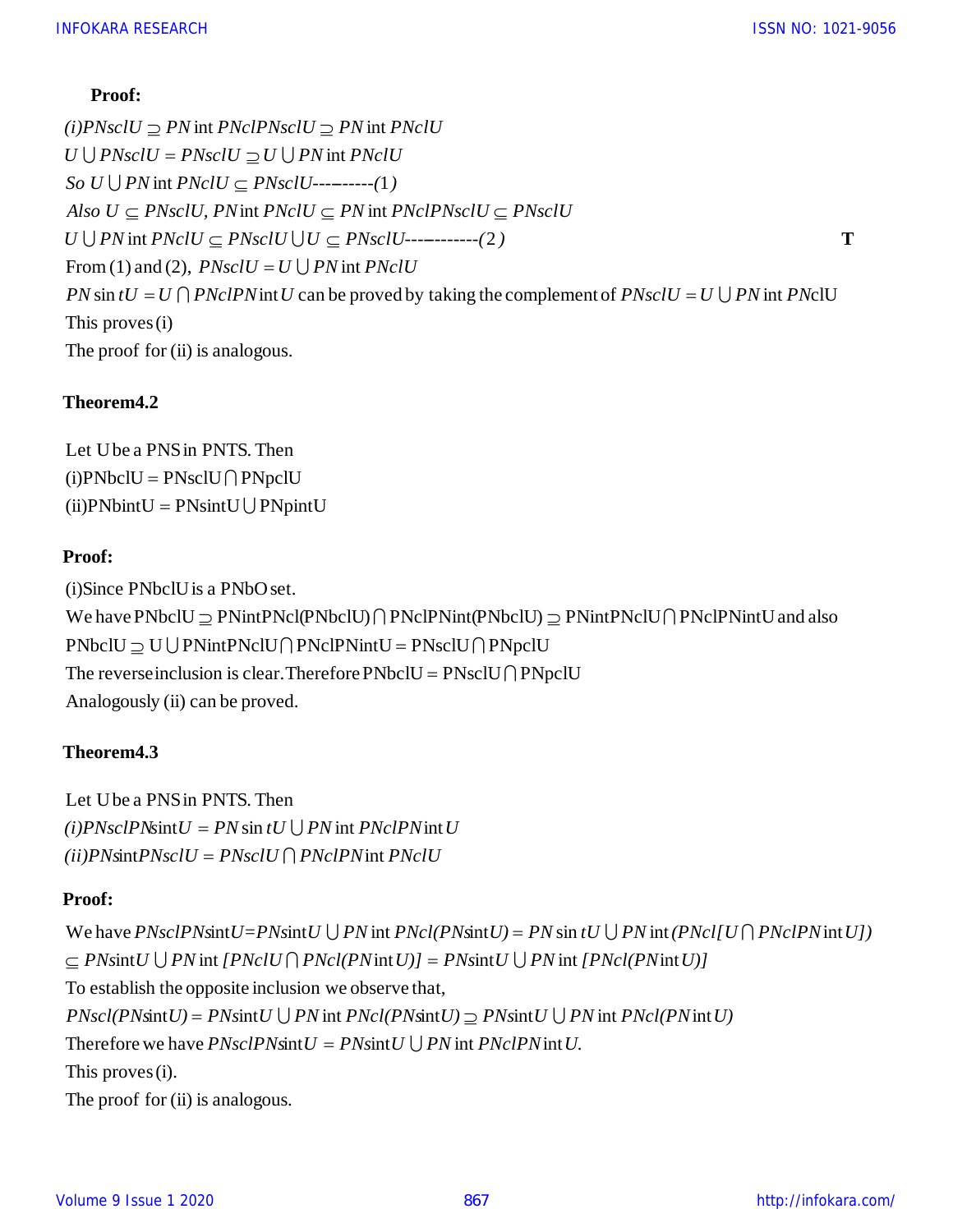## **Theorem4.4**

 $(iii) P N$ pint  $P N p c l U = P N p c l U \bigcap P N$  int  $P N c l U$  $(i) PNPclPN$ *p* int  $U = PNp$  int  $U \cup PNclPN$  int  $U$ Let Ube a PNSin PNTS. Then

## **Proof:**

Analogously (ii) can be proved. This proves that (i)

#### **V. PYTHAGOREAN NEUTROSOPHIC CONTINUITY**

## **Definition 5.1**

Let f be a function from a Pythagorean neutrosophic topological space  $(X,T)$  to a Pythagorean neutrosophic topological space  $(Y, S)$ . Then f is called a Pyhtagorean neutrosophic pre - continuous function if  $f^{-1}(B)$  is a Pythagorean neutrosophic preopen set in X for every Pythagorean neutrosophic open set Bin Y. **Proposition5.2** topological space  $(Y, S)$ . Then f is called a Pyhtagorean neutrosophic pre-continuous function if  $f^{-1}(B)$  is a<br>Pythagorean neutrosophic preopen set in X for every Pythagorean neutrosophic open set B in Y.<br>Proposition 5.2<br>

 $(i)$  *f* is Pythagorean neutrosophic pre - continuous. *f*

(iii)  $PNcl(PNint(f^{-1}(A))) \subseteq f^{-1}(PNcl(A))$  for every Pythagorean neutrosophic set A in Y. (ii)  $f^{-1}(B)$  is a Pythagorean neutrosophic preclosed set in X for every Pythagorean neutrosophic closed set B in Y. **Proof:**

 $(i) \Rightarrow (ii)$ The Proof is straightforward.

 $(iii) \Rightarrow (iii)$ Let A be a Pythagorean neutrosophic set in Y.Then  $PNcl(A)$  is Pythagorean neutrosophic closed. Pythagorean neutrosophic preopen set in  $X$ , and  $f$  is a Pythagorean neutrosophic precontinuous.  $\text{int}(f^{-1}(\overline{A}))) \subseteq f^{-1}(\overline{A}) = f^{-1}(A)$ , and thus  $f^{-1}(A) \subseteq PN$  int  $(PNcl(f^{-1}(A)))$ . Hence  $f^{-1}(A)$  is a This implies that *PN* int(*PNcl*( $f^{-1}(A)$ )) = *PNcl*( $PNcl(f^{-1}(A))$ ) =  $PNcl(PNint (f^{-1}(A)))$ in Y, ans so  $PNcl(PNint(f^{-1}(\overline{A}))) \subseteq f^{-1}(PNcl(\overline{A})) = f^{-1}(A)$ . This implies that  $PN$  int  $(PNcl(f^{-1}(A))) = f^{-1}$  $(iii) \Rightarrow (i)$  Let A be a Pythagorean neutrosophic open set in Y. Then A is a Pythagorean neutrosophic closed set  $PNcl(PNint(f^{-1}(A))) \subseteq PNcl(PNint(f^{-1}(PNcl(A)))) \subseteq f^{-1}(PNcl(A)).$ It follows from (ii) that  $f^{-1}(PNcl(A))$  is a Pythagorean neutrosophic preclosed set in X so that *PHREE A* be a Pythagorean neutrosophic open set in Y. Then *A* is a Pythagorean neutrosop<br> *Y*, ans so *PNcl(PNint(f<sup>-1</sup>(A)))*  $\subseteq f^{-1}(PNcl(\overline{A})) = f^{-1}(A)$ . This implies that  $\overline{PN}$  int  $(PNcl(f^{-1}(A)))$ <br>
is implies that  $\overline{PN}$ *PNcl(PNint (f<sup>-1</sup>(PNcl(A)))*)  $\subseteq$   $f^{-1}(PNcl(A))$ .<br> *e* a Pythagorean neutrosophic open set in Y. Then  $\overline{A}$  is a Pythagorean  $(PNint(f^{-1}(\overline{A}))) \subseteq f^{-1}(PNcl(\overline{A})) = f^{-1}(A)$ . This implies that  $\overline{PN}$  int ( $\overline{PN}$  int  $(PNcl(f^{-1}(A$ *PNcl(A))*  $\leq$  *PNcl(PNint(f<sup>-1</sup>(PNcl(A)))*  $\leq$  *f*<sup>-1</sup>(*PNcl(A))*.<br> *et A be a Pythagorean neutrosophic open set in Y. Then*  $\overline{A}$  *is a Pythagorean neutrosophic closed set <i>PNcl(PNint(f<sup>-1</sup>(* $\overline{A}$ *))*  $\leq f^{-1}(PNcl(\$  $F = PNcl(PNint(f^{-1}(\overline{A}))) \subseteq f^{-1}(\overline{A}) = f^{-1}(A)$ , and thus  $f^{-1}(A) \subseteq PNint(PNcl(f^{-1}(A)))$ . Hence  $f^{-1}(A)$  $f^{-1}(\overline{A})) \subseteq f^{-1}(PNcl(\overline{A})) = f^{-1}(A)$ . This implies that  $PN$  int  $(PNcl(f^{-1}(A))) = f^{-1}(A)$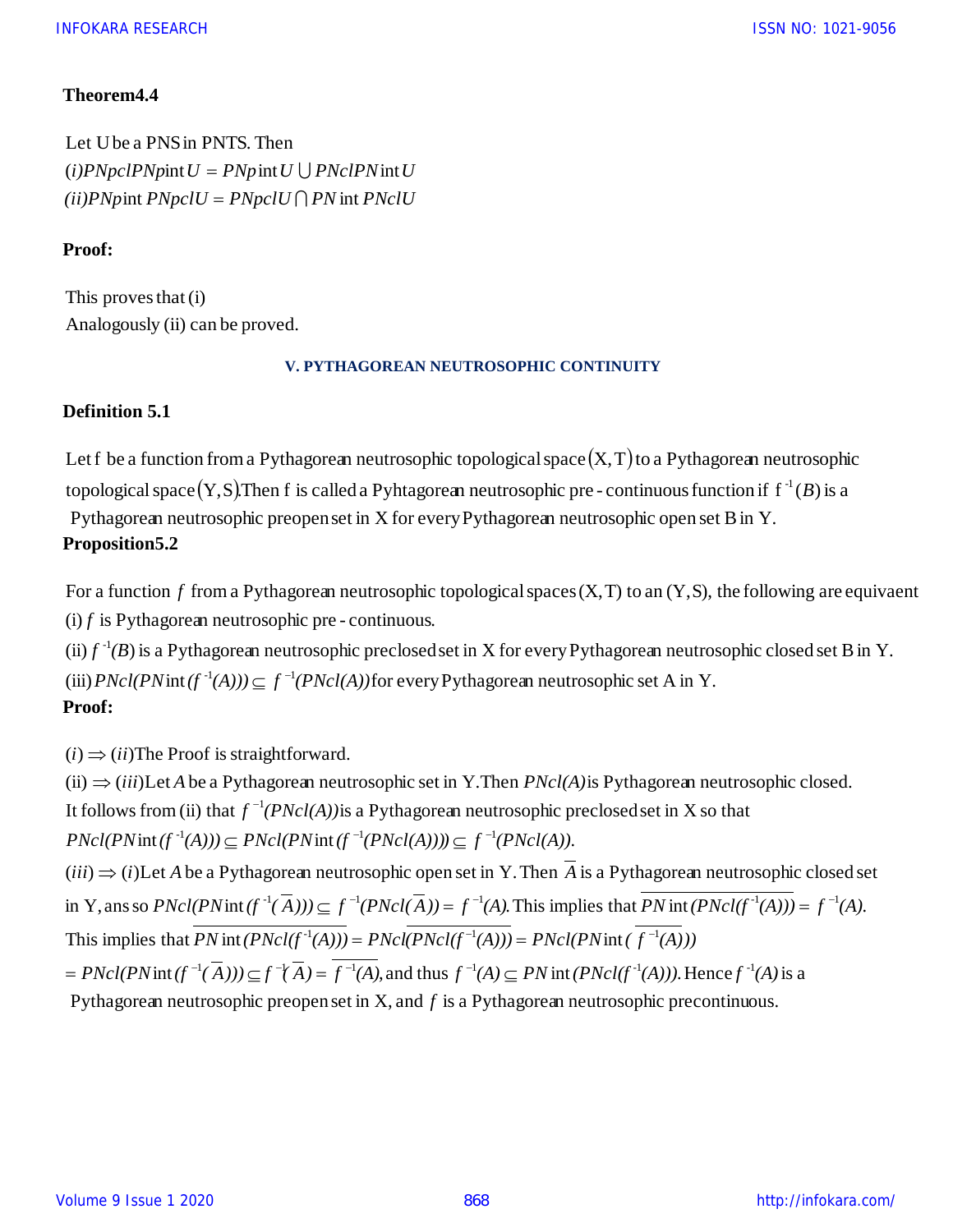#### **Definition5.3**

Pythagorean neutrosophic set *A* of *X* is called Pythagorean neutrosophic neighbourhood of  $x_{r,t,s}$  if there exists<br>a Pythagorean neutrosophic open set *B* in *X* such that  $x_{r,t,s} \in B \subseteq A$ .<br>Proposition5.4<br>Let *f* be a fun Let  $x_{r,t,s}$  be a Pythagorean neutrosophic point of a Pythagorean neutrosophic topological space (X, T). A

## **Proposition5.4**

*a* Pythagorean neutrosophic open set *B* in *X* such that  $x_{r,t,s} \in B \subseteq A$ .<br>
Let *f* be a function from a Pythagorean neutrosophic topological space topological space (Y,S). Then the following assertions are equivalent.<br>
( *x x x x*  $\sum_{r,t,s} \in X$ <br>*x*  $\sum_{r,t,s} \in X$ Let f be a function from a Pythagorean neutrosophic topological space  $(X, T)$  to a Pythagorean neutrosophic

 $f$  is a Pythagorean neutrosophic pre - continuous function.

 $f(x_{r,t,s})$ , there exists a Pythagorean neutrosophic preopen set B in X such that  $x_{r,t,s} \in B \subseteq f^{-1}(A)$ . (ii)For each Pythagorean neutrosophic point  $x_{r,t,s} \in X$  and every Pythagorean neutrosophic neighbourhood A of

A of  $f(x_{r,t,s})$ , there exists a Pythagorean neutrosophic preopen set B in X such that  $x_{r,t,s} \in B$  and  $f(B) \subseteq A$ . *iii*)For each Pythagorean neutrosophic point  $x_{r,t,s} \in X$  and every Pythagorean neutrosophic neighbourhood

#### **Proof:**

Pythagorean neutrosophic preopen set in X and  $x_{r+s} \in f^{-1}(f(x_{r+s})) \subseteq f^{-1}(B) \subseteq f^{-1}(A)$ .  $f(x_{r,s}) \in B \subseteq A$ . Since f is a Pythagorean neutrosophic pre-continuous function, we know that  $f^{-1}(B)$  is a neighbourhood of  $f(x_{r,t,s})$ . Then there exists a Pythagorean neutrosophic open set B in Y such that  $(i) \Rightarrow (ii)$ Let  $x_{r,t,s}$  be a Pythagorean neutrosophic point in X and let A be a Pythagorean neutrosophic ont<br>r,t,s 1 ppl<br>r,t,s  $\in f^{-1}(f(x_{r+s})) \subseteq f^{-1}(B) \subseteq f^{-1}(B)$ *r,t,s* Consequently (ii) is valid.

set B in X such that  $x_{r+s} \in B \subseteq f^{-1}(A)$  so that  $x_{r+s} \in B$  and in X such that  $f(B) \subseteq f(f^{-1}(A)) \subseteq A$ . neighbouhood of  $f(x_{r,t,s})$ . The condition (ii) implies that there exists a Pythagorean neutrosophic preopen<br>set *B* in *X* such that  $x_{r,t,s} \in B \subseteq f^{-1}(A)$  so that  $x_{r,t,s} \in B$  and in *X* such that  $f(B) \subseteq f(f^{-1}(A)) \subseteq A$ .  $(i) \Rightarrow (iii)$  Let  $x_{r,t,s}$  be a Pythagorean neutrosophic point in X and let A be a Pythagorean neutrosophic  $\mathbf{z}_{r,t,s} \in B \subseteq f^{-1}(A)$  so that  $\mathbf{x}_{r,t,s} \in B$  and in X such that  $f(B) \subseteq f(f^{-1}(A)) \subseteq f^{-1}(B)$ 

Hence (iii) is true.

pre - continuous function. is a Pythagorean neutrosophic preopen set in X. Therefore,  $f$  is a Pythagorean neutrosophic  $x_{r,t,s} \in A$  and  $f(A) \subseteq B$  so that  $x_{r,t,s} \in A \subseteq f^{-1}(f(A)) \subseteq f^{-1}(B)$ . Applying Proposition 2.4 induces that  $f^{-1}(B)$ set.It followsfrom(iii) that there exists a Pythagorean neutrosophic pre - opwn set A in X such that so B is a Pythagorean neutrosophic neighbourhood of  $f(x_{r,t,s})$  since B is a Pythagorean neutrosophic open (iii)  $\Rightarrow$  (i)Let B be a Pythagorean neutrosophic open set in Y and let  $x_{r,t,s} \in f^{-1}(B)$ . Then  $f(x_{r,t,s}) \in B$ , and  $r_{r,t,s} \subseteq A$  and  $f(A) \subseteq B$  so that  $x_{r,t,s}$  $\in A$  and  $f(A) \subseteq B$  so that  $x_{r,s} \in A \subseteq f^{-1}(f(A)) \subseteq f^{-1}(f(A))$  $\Rightarrow$  (i)Let B be a Pythagorean neutrosophic open set in Y and let  $x_{r+s} \in f^{-1}(B)$ . Then  $f(x_{r+s}) \in$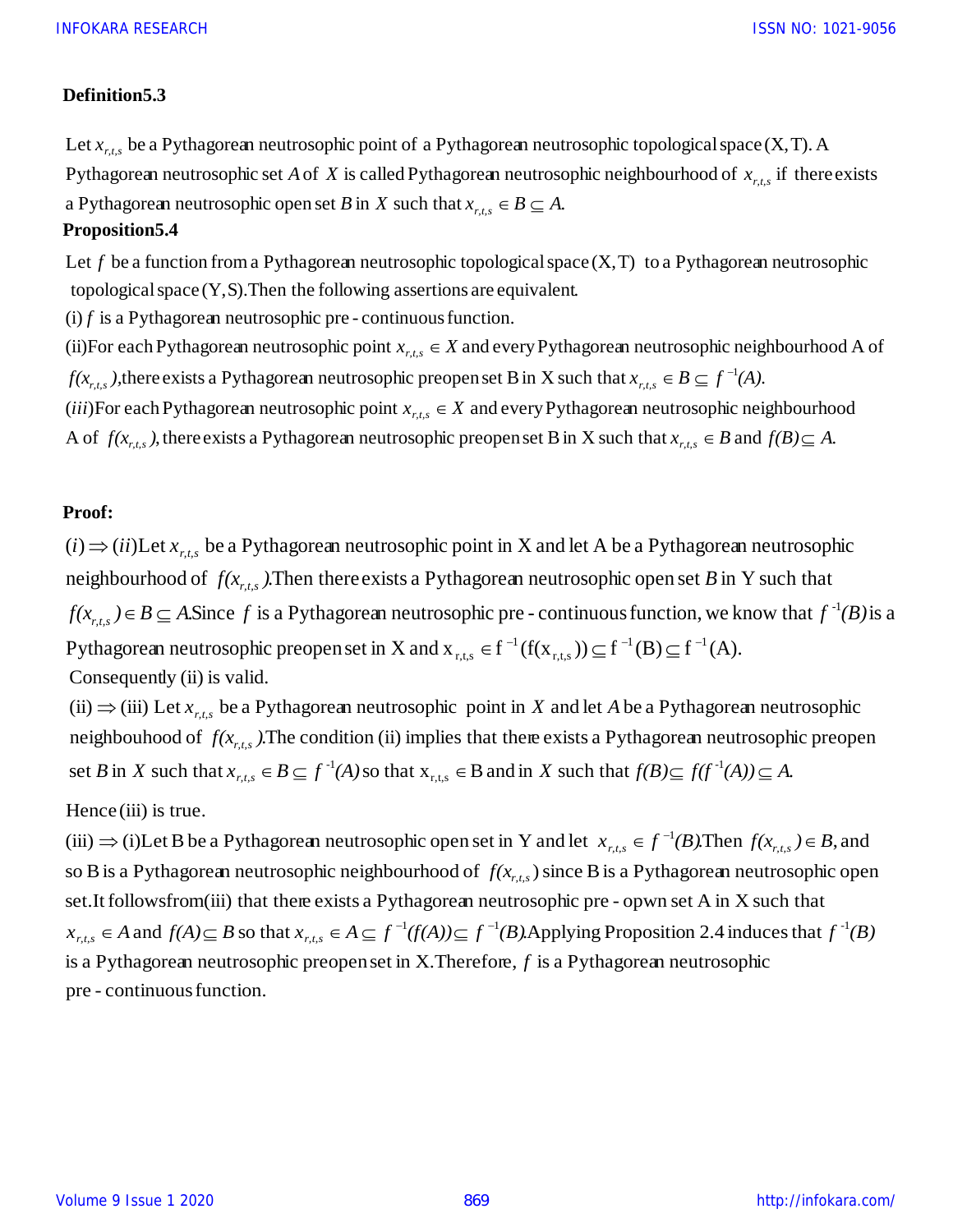## **Definition: 5.5**

Let f be a function from a Pythagorean neutrosophic topological space  $(X,T)$  to a Pythagorean neutrosophic topological space  $(Y, S)$ . Then f is called a Pythagorean neutrosophic  $\alpha$  - continuous funcion if  $f^{-1}(B)$  is a Pythagorean neutrosophic  $\alpha$  - open set in X for every Pythagorean neutrosophic open set B in Y. **Proposition5.6**

neutrosophic set B in Y. Then f ia Pythagorean neutrosophic  $\alpha$  - continuous function. topological space (Y,S) that satisfies  $PNcl(PNint(PNcl(f^{-1}(B)))) \subseteq f^{-1}(PNcl(B))$  for every Pythagorean Let f be a function from a Pythagorean neutrosophioc topological space  $(X, T)$  to a Pythagorean neutrosophic **Proof:**

 $= f^{-1}(B)$  $=$  PNcl(PNint(PNcl( $f^{-1}(B)$ )))  $\subseteq f^{-1}(B)$  $= \text{PNCl}(\text{PNint}(\text{PNCl}(f^{-1}(B))))$  $=$  PNcl(PNint(PNint( $f^{-1}(B)$ ))) that  $PNint(PNcl(PNint(f^{-1}(B)))) = PNcl(PNcl(PNint(f^{-1}(B))))$ which implies that from hypothesis that  $PNcl(PNint(PNcl(f^{-1}(B)))) \subseteq f^{-1}(PNcl(B)) = f^{-1}(B)$ . It follows Let B be a Pythagorean neutrosophic open set in Y. Then  $\overline{B}$  is a Pythagorean neutrosophic closed set in Y, beinding that PNcl(PNint(PNcl(f<sup>-1</sup>(*B*)))) = *PNcl*(*PNcl*(*PN* int(*f*<sup>-1</sup>(*B*)))) = *PNcl*(*PNcl*(*PN* int(*f*<sup>-1</sup>(*B*))))  $(B))$   $(f^{-1}(PNcl(B)) = f^{-1}(B)$ 

so that  $f^{-1}(B) \subseteq PN$  int(  $PNcl(PN$  int(  $f^{-1}(B)$ ))) Hence, f is a Pythagorean neutrosophic  $\alpha$  - continuous function. This shows that  $f^{-1}(B)$  is a Pythagorean neutrosophic  $\alpha$  - open set in X.

## **Proposition5.7**

Let f be a function from a Pythgorean neutrosophic topological space  $(X, T)$  to a Pythagorean neutrosophic space

(Y,S).Then the following assertions are equivalent.

(i)f ia Pythagorean neutrosophic  $\alpha$  - continuous.

(ii)For each Pythagorean neutrosophic point  $x_{\text{rms}} \in X$  and every Pythagorean neutrosophic neighbourhood A of For each Pythagorean neutrosophic point  $x_{r,t,s} \in X$  and every Pythagorean neutrosophic  $\alpha$  - open set B in X such that  $x_{r,t,s}$  $us$ <br> $\mathsf{IS.}$ <br> $\mathsf{r},\mathsf{t},\mathsf{s}$  $\in$ 

 $f(x_{\text{rts}})$ , there exists a Pythagorean neutrosophic  $\alpha$  - open set B in X such that  $x_{\text{rts}} \in B \subseteq f^{-1}(A)$ . -1  $\alpha$  - open set B in X such that  $X_{r+s} \in B \subseteq f^{-1}(A)$ 

of  $f(x_{\text{rts}})$ , there exists a Pythagorean neutrosophic  $\alpha$  - open set B in X such that  $x_{\text{rts}} \in B$  and  $f(B) \subseteq A$ . (*iii*)For each Pythagorean neutrosophic point  $x_{\text{true}} \in X$  and every Pythagorean neutrosophic neighbourhood A or each Pythagorean neutrosophic point  $x_{r,t,s} \in X$  and every Pythagorean neutrosophic point  $x_{r,t,s} \in X$  and every Pythagorean neutrosophic  $\alpha$  - open set B in X such that  $x_{r,t,s}$  $\alpha$ <br>r,t,s  $iii)$ For each Pythagorean neutrosophic point  $X_{r,s} \in$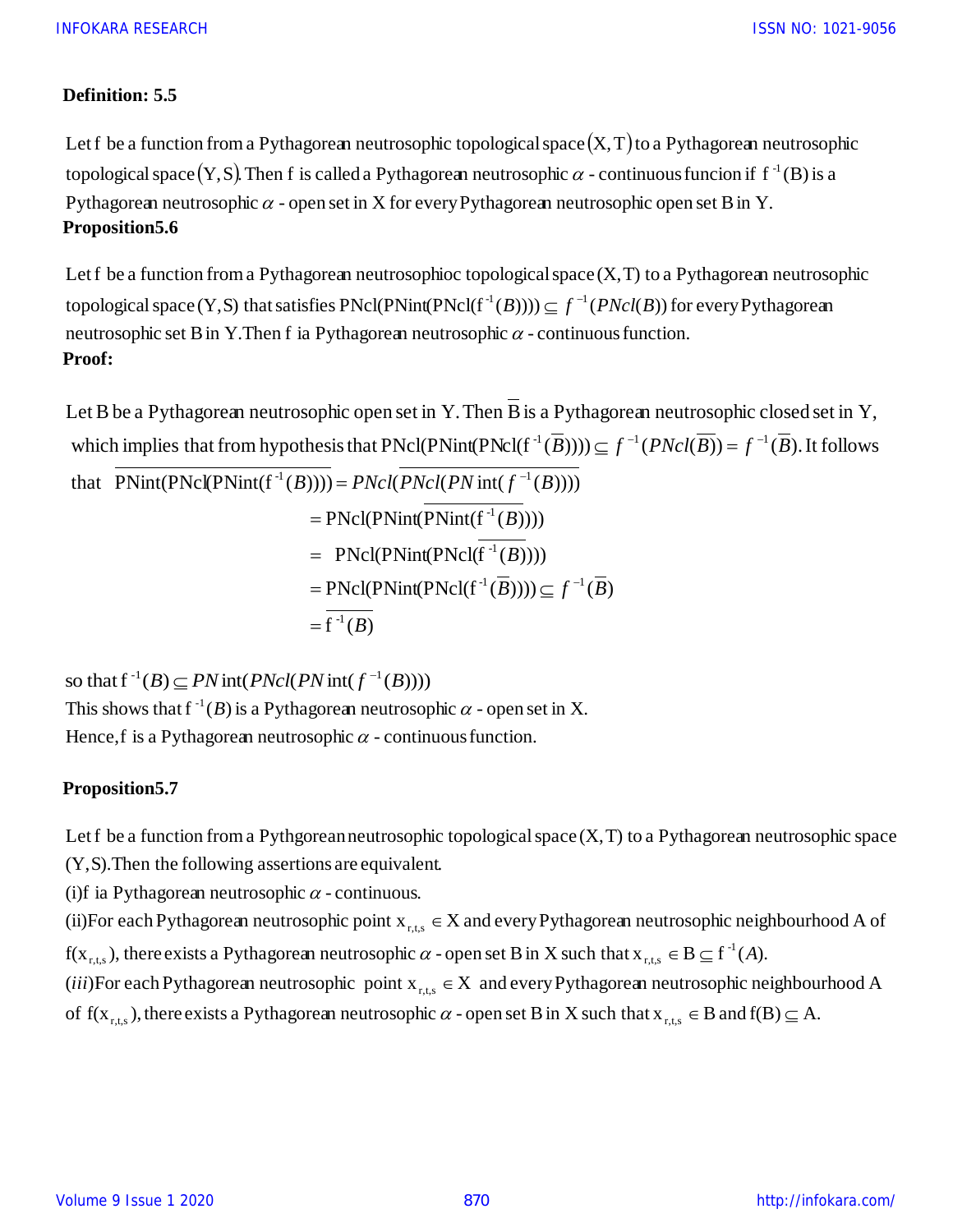#### **Proof**

B in X such that  $x_{r+s} \in B \subseteq f^{-1}(A)$  so that  $x_{r+s} \in B$  and  $f(B) \subseteq f(f^{-1}(A)) \subseteq A$ . Hence (iii) is true. neighbourhoodof  $f(x_{r,t,s})$ . The condition (ii) implies that there exists a Pythagorean neutrosophic  $\alpha$  - open set <br>B in X such that  $x_{r,t,s} \in B \subseteq f^{-1}(A)$  so that  $x_{r,t,s} \in B$  and  $f(B) \subseteq f(f^{-1}(A)) \subseteq A$ . Hence (iii) is true.  $(iii) \Rightarrow (iii)$ Let  $x_{r,s}$  be a Pythagorean neutrosophic point in X and let A be a Pythagorean neutrosophic  $\subseteq$  f<sup>-1</sup>(B)  $\subseteq$  f<sup>-1</sup>(A). Consequently (ii) is valid. continuous, we know that  $f^{-1}(B)$  is a Pythagorean neutrosophic  $\alpha$  - open set in X and  $x_{r+s} \in f^{-1}(f(x_{r+s}))$ Since f is Pythagorean neutrosophic  $\alpha$  - continuous, we know that  $f^{-1}(B)$  is a Pythagorean neutrosophic  $\alpha$  neighbourhood of  $f(x_{r,s})$ . Then there exists a neutrosophic open set B in Y suchb that  $f(x_{r,s}) \in B \subseteq A$ .  $(i) \Rightarrow (ii)$ Let  $x_{r,s}$  be a Pythagorean neutrosophic point in X and let A be a Pythagorean neutrosophic  $(a)$ <br>r,t,s  $\binom{A}{r,t,s}$  $\alpha$  - continuous, we know that  $f^{-1}(B)$  is a Pythagorean neutrosophic  $\alpha$ <br>Pythagorean neutrosophic  $\alpha$  - open set in X and  $x_{r,t,s} \in f^{-1}(f(x_{r,t,s}))$ Pythagorean neutrosophic point in X and let A be a Pythagorean neu<br>  $r_{\text{r,t,s}}$ ). Then there exists a neutrosophic open set B in Y such that  $f(x_{\text{r,t,s}})$ r, t, s  $i) \Rightarrow (ii)$  $\Rightarrow$  $\alpha$ neutrosophic  $\alpha$  - contiuous function.  $f(A) \subseteq B$  so that  $x_{r+s} \in A \subseteq f^{-1}(f(A)) \subseteq f^{-1}(B)$ . Applying Proposition 2.4 induces that  $f^{-1}(B)$  is a Pythagorean It follows from (iii) that there exists a Pythagorean neutrosophic  $\alpha$  - open set A in X such that  $x_{r,s} \in A$  and and so B is a Pythagorean neutrosophic neighbourhood of  $f(x_{r,s})$  since B is Pythagorean neutrosophic open set. (iii)  $\Rightarrow$  (i)Let B be a Pythagorean neutrosophic open set in Y and let  $x_{r,s} \in f^{-1}(B)$ . Then  $f(x_{r,s}) \in B$ ,  $)$  t<br>r,t,s  $SO$ <br>r,t,s r ,<br>nd<br>r,t,s<br>.  $\frac{1}{\sqrt{1}}$ 1  $\int_{r,t,s}^{1}$  $\alpha$  - open set A in X such that  $X_{r,s} \in A$  $\subseteq$  *B* so that  $X_{r,s} \in A \subseteq f^{-1}(f(A)) \subseteq f^{-1}(B)$ . Applying Proposition 2.4 induces that  $f^{-1}(B)$  $\Rightarrow$  (i)Let B be a Pythagorean neutrosophic open set in Y and let  $X_{r+s} \in f^{-1}(B)$ . Then  $f(X_{r+s}) \in B$ **Proposition5.8**

Pythagorean neutrosophic semi - continuous. neutrosophic topological space  $(Y, S)$ . If f is Pythagorean neutrosophic  $\alpha$  - continuous, then it is Let f be a function from a Pythagorean neutrosophic topological space  $(X, T)$  to a Pythagorean

## **Proof:**

semiopen set in X so that f is a Pythagorean neutrosophic semi - continuousfunction. Pythagorean neutrosophic semiopen set in X.It follows from Prop 2.1 that  $f^{-1}(B)$  is a Pythagorean neutrosophic P<mark>roof:</mark><br>Let B be a Pythagorean neutrosophic openset in Y.Since f is Pythagorean neutrosophic  $\alpha$  - continuous, f <sup>-1</sup>(B) is a **Proposition5.9**

pre - continuous. topological space (Y,S).If f is Pythagorean neutrosophic  $\alpha$  - continuous, then it is Pythagorean neutrosophic Let f be a function from a Pythagorean neutrosophic toplogical space  $(X, T)$  to aPythagorean neutrosophic

#### **VI.CONCLUSION**

In this paper we have introduced Pythagorean b-open (resp.-closed) sets and also semi-open (resp. pre-open, alpha-open) sets. We have discussed Pythagorean Neutrosophic continuity and we also compared the properties of Pythagorean neutrosophic b-interior and b-closure operator with other operators.